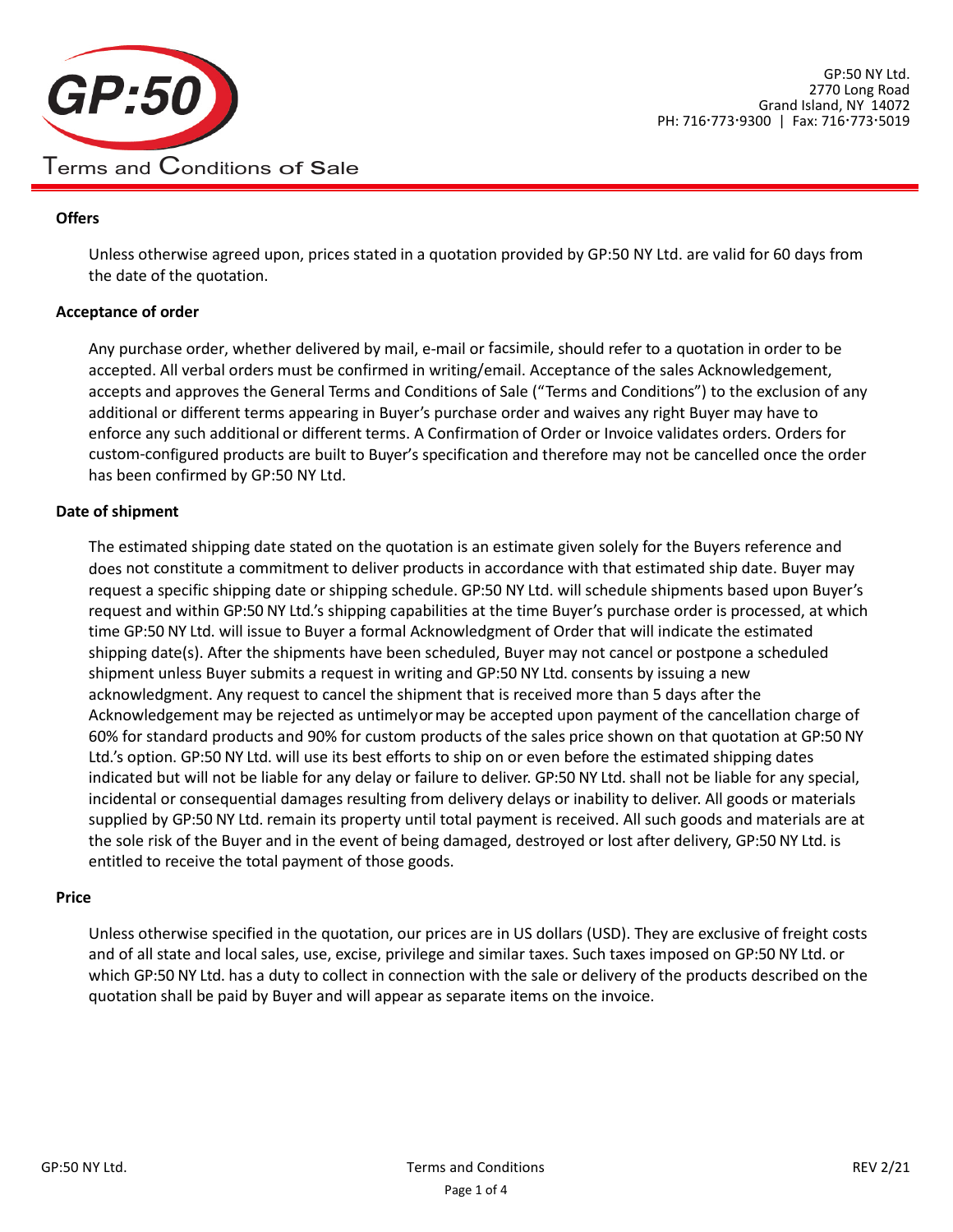

# **Shipment / Freight**

Deliveries are F.O.B. Grand Island, NY. Title and risk of loss shall pass to Buyer upon tender of the products by GP:50 NY Ltd. to a common carrier. In absence of specific written instruction from Buyer, GP:50 NY Ltd. will select the common carrier, but GP:50 NY Ltd. shall not thereby incur any liability in connection with shipment. Buyer shall be responsible for any freight charge. Declared value for each shipment will be a maximum of \$100 regardless of the actual value of the goods, notwithstanding written instructions from the Buyer specifying a higher declared value. If the products are shipped freight prepaid, Buyer shall pay GP:50 NY Ltd. the appropriate freight charges, which will be shown as separate items on the invoice.

## **Payment**

Terms are indicated on our Confirmation of Order and on our Invoices. GP:50 NY Ltd. will submit an invoice to Buyer for each shipment at the time of shipment. Except as otherwise provided on the quotation, Buyer shall pay the amount invoiced by GP:50 NY Ltd. within 30 days from the date of the invoice. If in the judgment of GP:50 NY Ltd. the financial condition or payment record of Buyer at any time does not justify shipment under the payment terms specified above, GP:50 NY Ltd. may refuse to ship unless it receives payment in advance, or at its option, payment upon delivery. 2% interest per month is charged on overdue accounts.

## **Documentation**

The information given in our documentation, printed matter, data sheets and price lists is without commitment. This information specifies the product but is no warranty, unless agreed to in writing.

#### **Warranties**

GP:50 NY Ltd. warrants its products to the original customer/purchaser against defects in material and workmanship for a period of one (1) year from the date of sale by GP:50 NY Ltd., as shown in its shipping documents, subject to all of the following terms and conditions:

The product has not been subjected to abuse, neglect, accident, incorrect wiring (not provided by GP:50 NY Ltd.), improper installation or servicing, or use in violation of instructions furnished by GP:50 NY Ltd.

As to any prior defect in materials or workmanship covered by this warranty, the product has not been repaired or altered by anyone except GP:50 NY Ltd. or its authorized service agencies.

The serial number has not been removed, defaced, or otherwise changed.

Examination discloses, in the judgment of GP:50 NY Ltd., a defect in materials or workmanship which developed under normal installation, use and service.

GP:50 NY Ltd. is notified in advance of, and approves, the return; and the products are returned to GP:50 NY Ltd. transportation prepaid.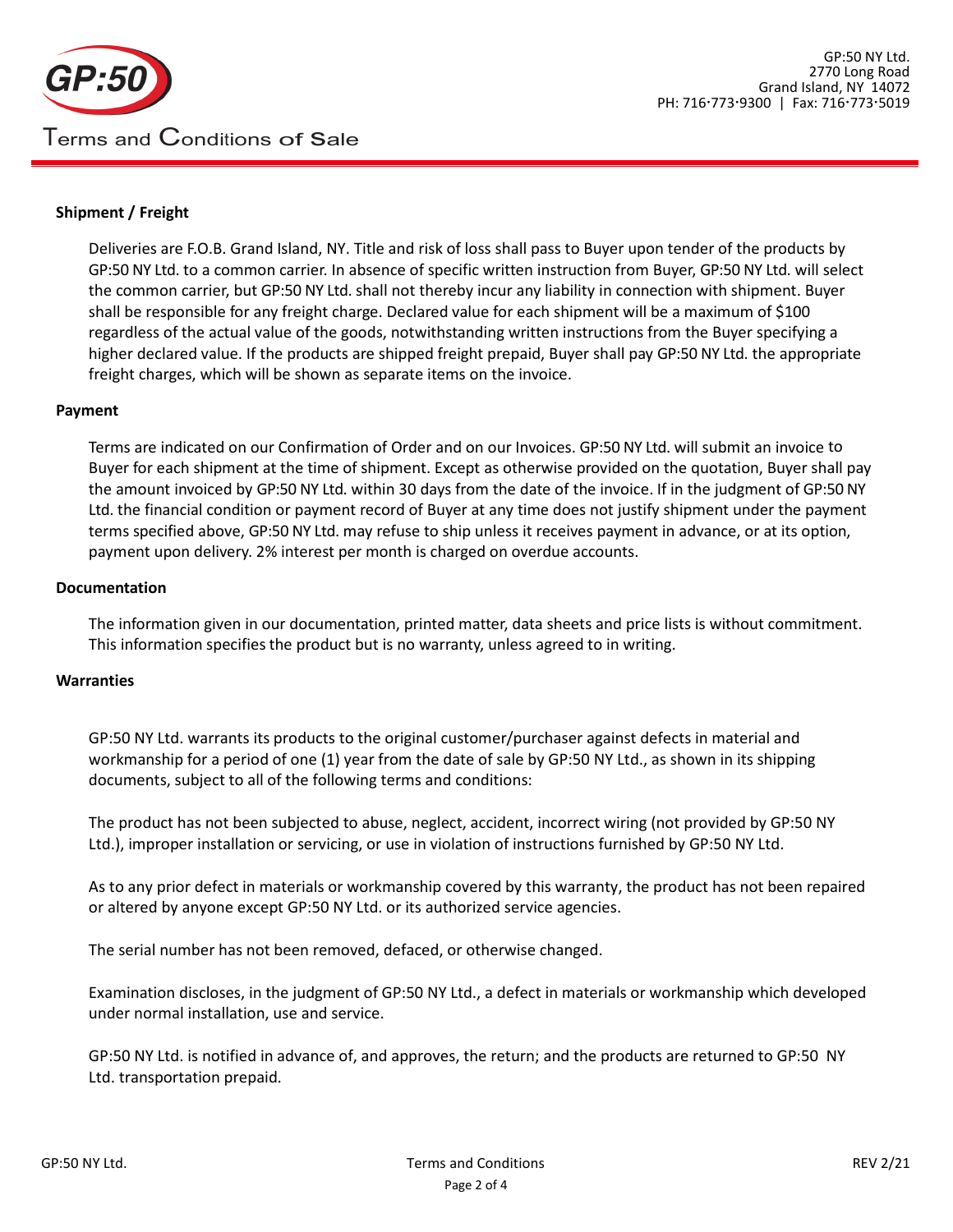

This warranty is the only warranty and is in lieu of any other warranty expressed or implied, including any warranty or merchant ability or fitness. No representative or persons are authorized to give any other warranty or to assume for GP:50 any other liability in connection with the sale of its products. GP:50 does not assume the costs of removal and/or installation of the product or any other workmanship, nor will GP:50 be liable for any consequential damages resulting from the use or installation of its product.

In order to obtain service under the terms of the warranty, Buyer must notify GP:50 NY Ltd. of any defects before the expiration of the warranty period and make suitable arrangements for the performance of services. In all cases, Buyer shall be responsible for packaging and shipping the products to the GP:50 NY Ltd. plant with shipping charges prepaid. GP:50 NY Ltd. shall pay for the return of any products to Buyer if the shipment is to a location within the continental USA. Buyer shall be responsible for paying all shipping duties, taxes, and other charges for products returned to any other location.

#### **Repairs**

Unless otherwise requested in writing by the Buyer, all products returned to GP:50 NY Ltd. under the terms of the warranty will be checked and analyzed in order to determine the cause of the default(s) claimed by the Buyer. A report will then be submitted to the Buyer pointing out the nature of the default(s), the party responsible for the default(s) and the quotation of the repair, if needed. For further repair instructions go t[o www.gp50.com.](http://www.gp50.com./)

## **Complaints**

All claims or disputes must be made in writing/email to GP:50 NY Ltd. a maximum of 60 days from receipt of goods, to include discovery of faults not previously apparent. If the warranty claims are justified, GP:50 NY Ltd. will repair, replace or issue credit at its sole discretion. No further compensation for damages will be made. Any disputes or claims of Buyer must be initiated in a proper court or other adjudicative body, as applicable, within one (1) year from the date of shipment by GP:50 NY Ltd., or its representative(s), or such claim shall be deemed invalid or expired and cannot be renewed. To the extent allowed, this limitation period shall trump any applicable statutory limitations period that may state a longer period.

#### **Limitation of responsibility**

GP:50's responsibility lies solely in the correct function of our products and does not extend to the whole system in which our products are used. Our responsibility is limited to the replacement, repair or reimbursement of the returned goods we have examined and agree are found to be defective or non-conforming. A claim must be provided in writing and received by GP:50 NY Ltd. within 60 days from receipt of goods.

FORCE MAJEURE: GP:50 shall not be liable for loss, damage, or delay, nor be deemed to be in default from causes beyond its reasonable control or from fire, strikes, floods, tornados, earthquakes, hurricanes, war, sabotage, labor difficulties, act or omission of any governmental authority, compliance with import or export regulations, insurrection, riot, embargo, delays or shortages in transportation or inability to obtain necessary labor, materials or manufacturing facilities from usual sources, or from delays in the performance of its suppliers due to any of the foregoing causes. In the event of delay due to any such cause, the time for performance will be extended by a period of time equal to the time lost by reason of such delay and other affected contract provisions shall be equitably adjusted.